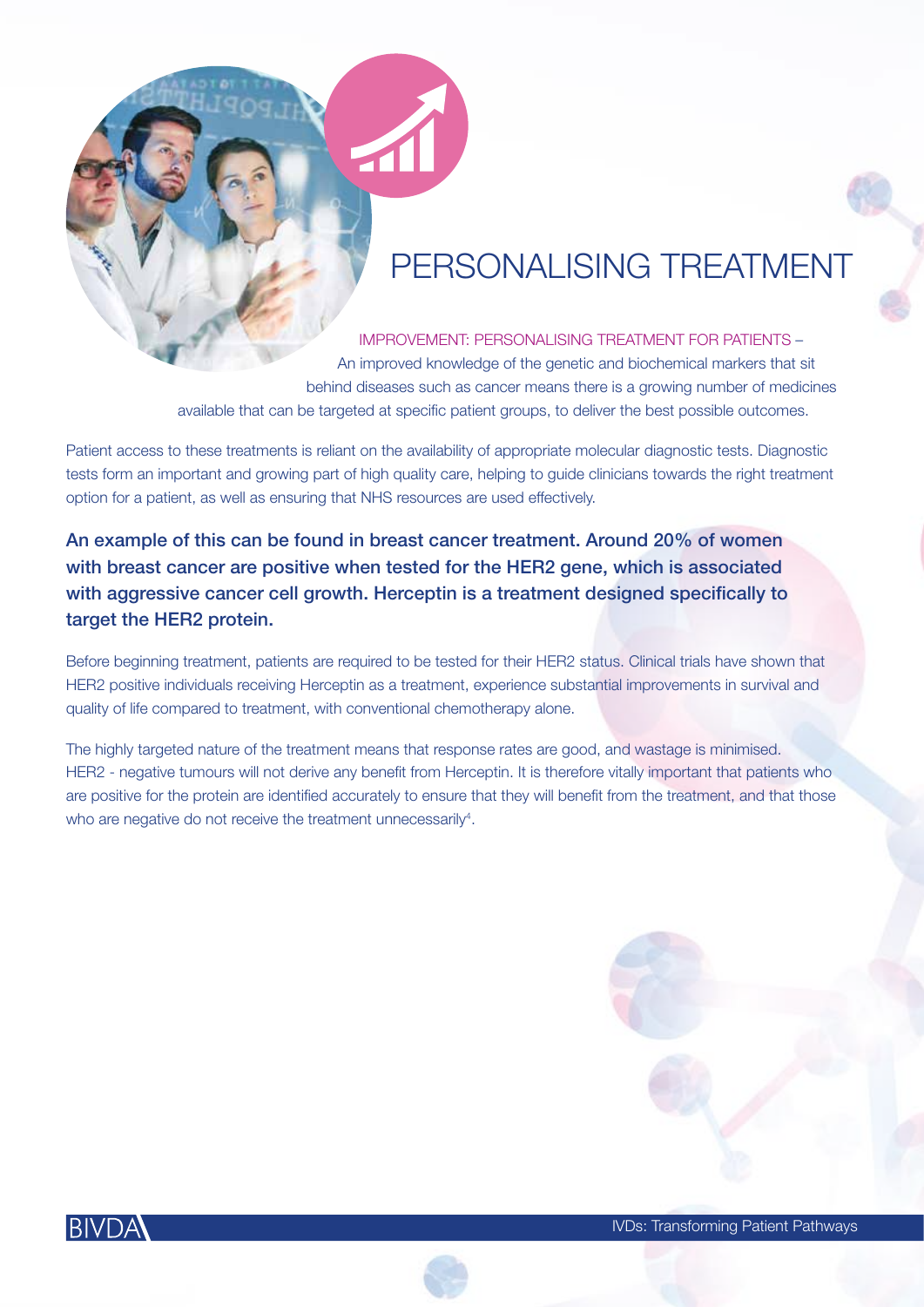### **SCREENING**

IMPROVEMENT: THE IMPORTANCE OF SCREENING FOR PATIENTS – Health screening is the process through which a patient can discover if they have a particular disease or condition even if they are not experiencing any symptoms and/or signs of disease.

Its main aim is to identify those individuals who have disease-causing pathogens in their system and thus initiate effective treatment as quickly as possible.

CERVICAL CANCER: A key area where screening has made a vital difference for patients is in cervical cancer. Cervical screening tests detect cancerous and precancerous changes in the cervix and the National Cervical Cancer Screening Programme was introduced in 1988.

### The adoption of screening tests for cervical cancer has led to a 42% drop in incidence of the disease. It is also estimated to save 4,500 lives in England each year $5$ .

It is hoped that a further 600 cervical cancers will be soon be prevented each year. Following a successful pilot programme and a recommendation by the UK National Screening Committee (UKNSC), the Government has announced that screening samples will be tested for human papilloma virus (HPV) first.

As the majority (99.7%) of cervical cancers are caused by persistent HPV infection, if HPV is found during screening it is a useful guide as to whether abnormal cells are present. Women can then be more closely monitored and, as a result, abnormal cells will be found sooner.

BOWEL CANCER: The Government has also approved the UKNSC's recommendation to replace the current test used in the Bowel Cancer Screening Programme (BSCP) in England with a new test – the faecal immunochemical test (FIT).

As a result of this decision, it is thought an extra 200,000 people could be tested at home each year as the new test is far simpler to use. It will be offered to all men and women aged 60-74 every two years in a bid to spot the early signs of bowel cancer<sup>6</sup>.



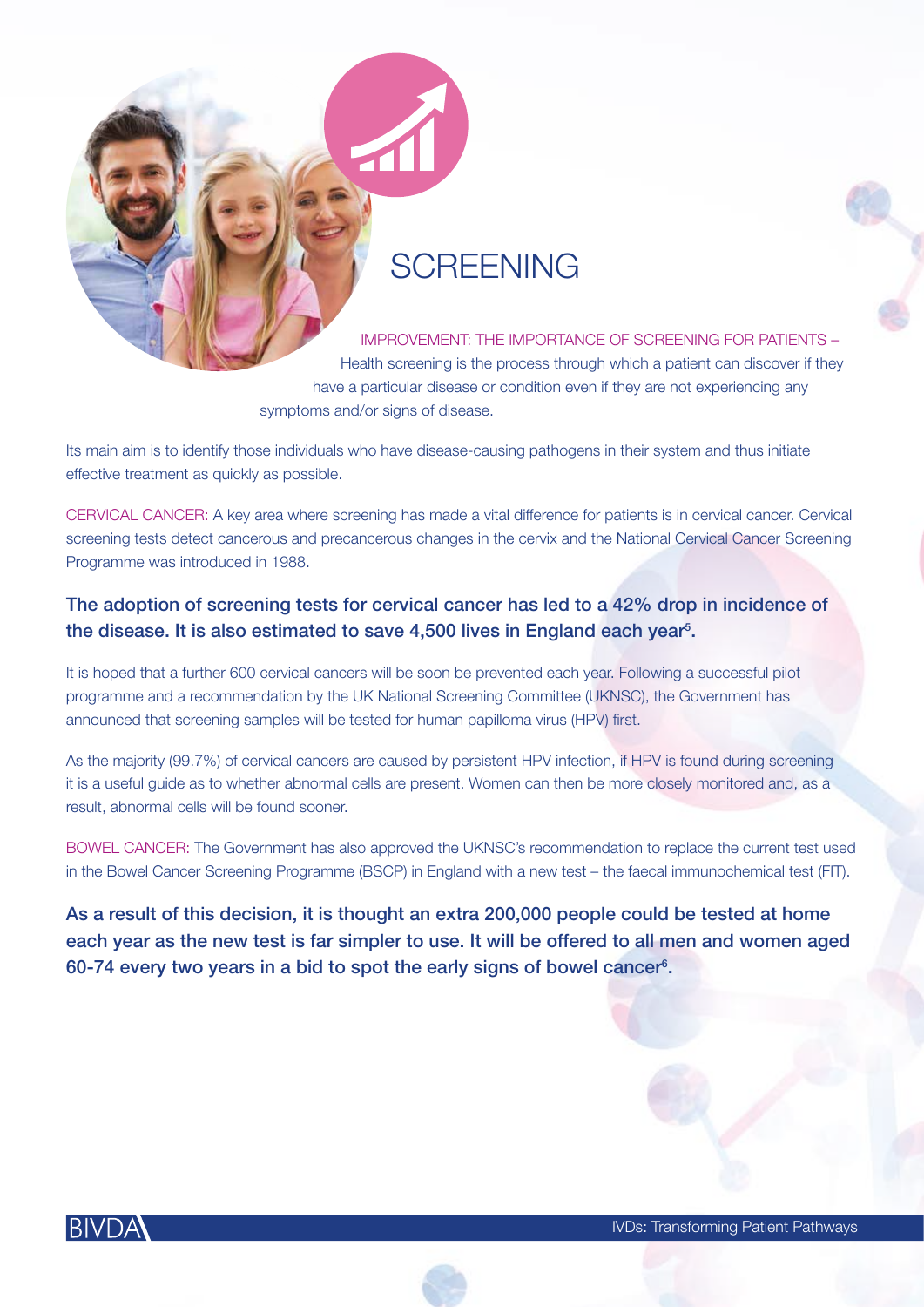PREGNANCY: Screening also has an important role to play during pregnancy. For example, pregnant women are offered a screening test for Down's Syndrome to assess their chance of having a baby with this condition.

Typically, women undergo the combined test at 10-14 weeks. This involves a blood test and an ultrasound scan. If after the combined test a woman is found to be at higher risk, she will be offered be offered a further diagnostic test, such as amniocentesis or chorionic villus sampling (CVS) which will determine whether the baby has Down's.

However, as approximately 0.5 to 1% result in a miscarriage, some women may choose not to take the test, even if they would welcome the certainty the result would bring.

Fortunately, there are non-invasive prenatal tests (NIPT) available, which can provide answers without the risk of miscarriage. A BIVDA member is leading the way through their partnership with St George's University Hospitals NHS Foundation Trust. They have successfully created a UK Centre of Excellence using the first regulated NIPT test<sup>7</sup>.

There is support for NIPT among clinicians. Professor Basky Thilaganathan, Consultant Obstetrician at St George's, said:

*NIPT has the potential to make a huge difference to the care and reassurance that clinicians can offer to pregnant women.* 

NIPT is also welcomed by pregnant women. A mother to be who chose NIPT over CVS said of her decision:

*It felt like there was no contest: one carries a risk of miscarriage, the other doesn't. We found out we could have the test done at St George's in South London; they were wonderful, it only took about 15 minutes from start to finish and we received the results five days later.*

Following a recommendation by the UK's National Screening Committee (NSC), NIPT will be offered on the NHS from 2018 for all high-risk women.

Acknowledgements: Premaitha



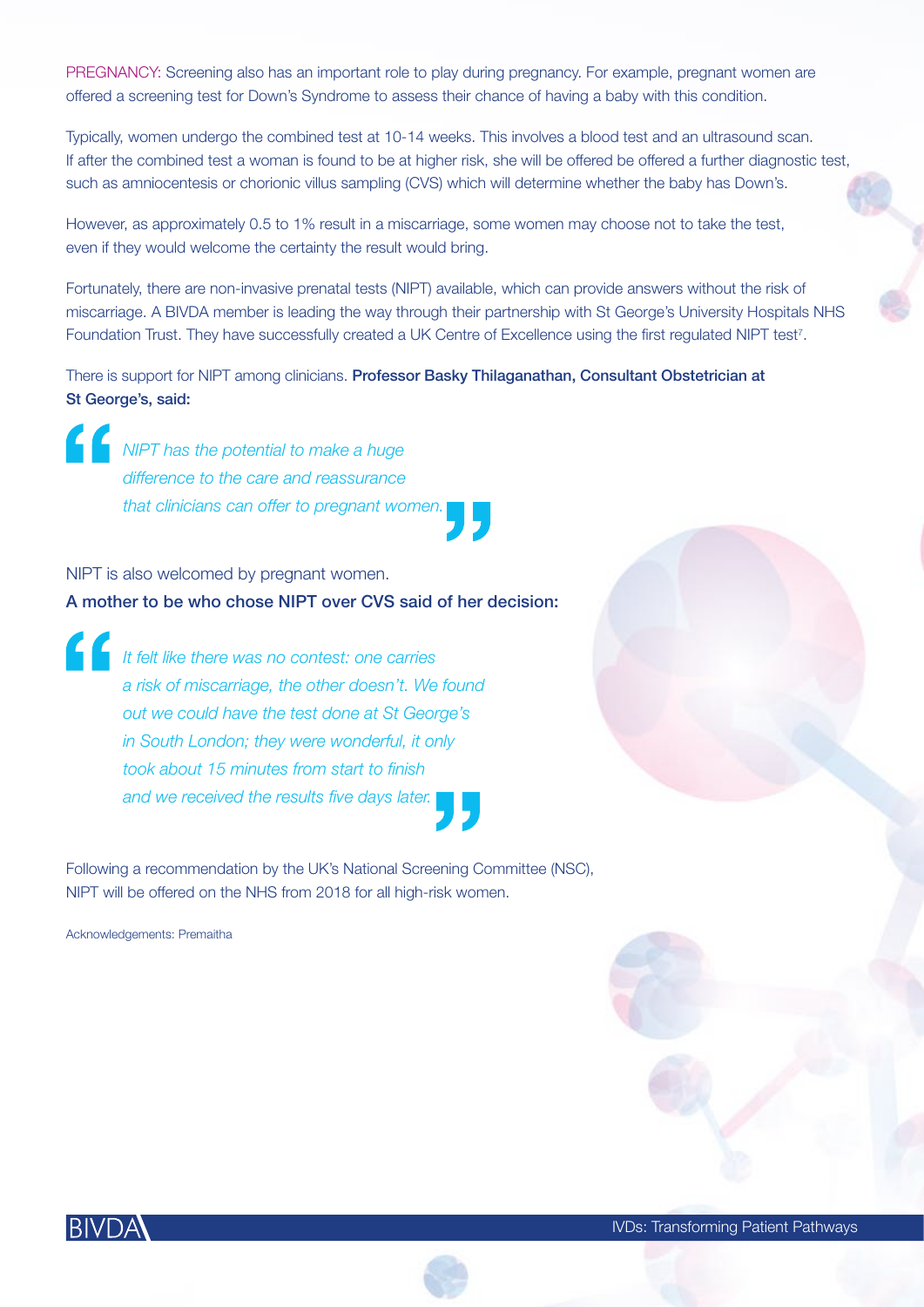# PROTECTING PATIENTS FROM AMR CONSEQUENCES

IMPROVEMENT: PROTECTING PATIENTS FROM THE CONSEQUENCES OF ANTIMICROBIAL RESISTANCE (AMR) – Widespread use of broad-spectrum

antibiotics has helped to create multi-drug resistant strains of infectious disease. AMR is a concern as resistance can spread globally, rendering some infections untreatable and increasing the risks associated with other procedures where antibiotics are employed such as surgery and cancer treatment.

At present, prescribing broad-spectrum antibiotics is often necessary because it can take days to culture a sample of bacteria and understand what it is and what drugs will treat it. The use of modern diagnostic testing, whether in the lab or at the point of care, to direct antibiotic prescribing has several benefits:

- Reduce time to appropriate treatment decision
- Reduce the use of broad-spectrum antibiotics
- Reduce possible side effects of unnecessarily aggressive antibiotics

Modern diagnostics are incorporating the latest technology advances and, in so doing, are reducing the time needed to identify infectious agents and determine their resistance traits from days to hours.

Point of care testing can play a vital role in aiding the decision about whether to prescribe antibiotics or not. These tests are quick and easy to perform, and can be used during a patient consultation or be completed while the patient waits, allowing immediate diagnosis and treatment choice. This prevents the need for prescribing 'just in case' and ensures patients receive the most appropriate treatment in a timely manner.

### Studies have found that C-reactive protein (CRP) point of care testing can reduce antibiotic prescribing by 41%, which could result in an estimated saving of £56 million per year in the UK<sup>8</sup>.

Additionally, Procalcitonin (PCT) is also key in supporting the responsible use of antibiotics. It allows for both a rapid and reliable diagnosis of systemic bacterial infections and a potential reduction of 9% in treatment costs<sup>9</sup>.

REDUCING UNNECESSARY ANTIBIOTIC PRESCRIPTIONS – Birmingham Children's Hospital have effectively demonstrated that IVDs can play a vital role in reducing unnecessary antibiotic prescriptions.

The Accident and Emergency Department have piloted a rapid point of care test produced by a BIVDA member company, to determine whether patients presenting with sore throats had a bacterial infection (Strep sore throat) and required antibiotic treatment.

Between 23 August and 16 November 2015, all children presenting to the A&E department with pharyngitis were assessed for inclusion in the study. In total, 214 children participated and the results showed that during the pilot, 51/214 (24%) of children were prescribed an antibiotic – a 70% reduction in antibiotic prescriptions for tonsillitis in the A&E department<sup>10</sup>.

Acknowledgements: Alere, Thermofisher, bioMérieux



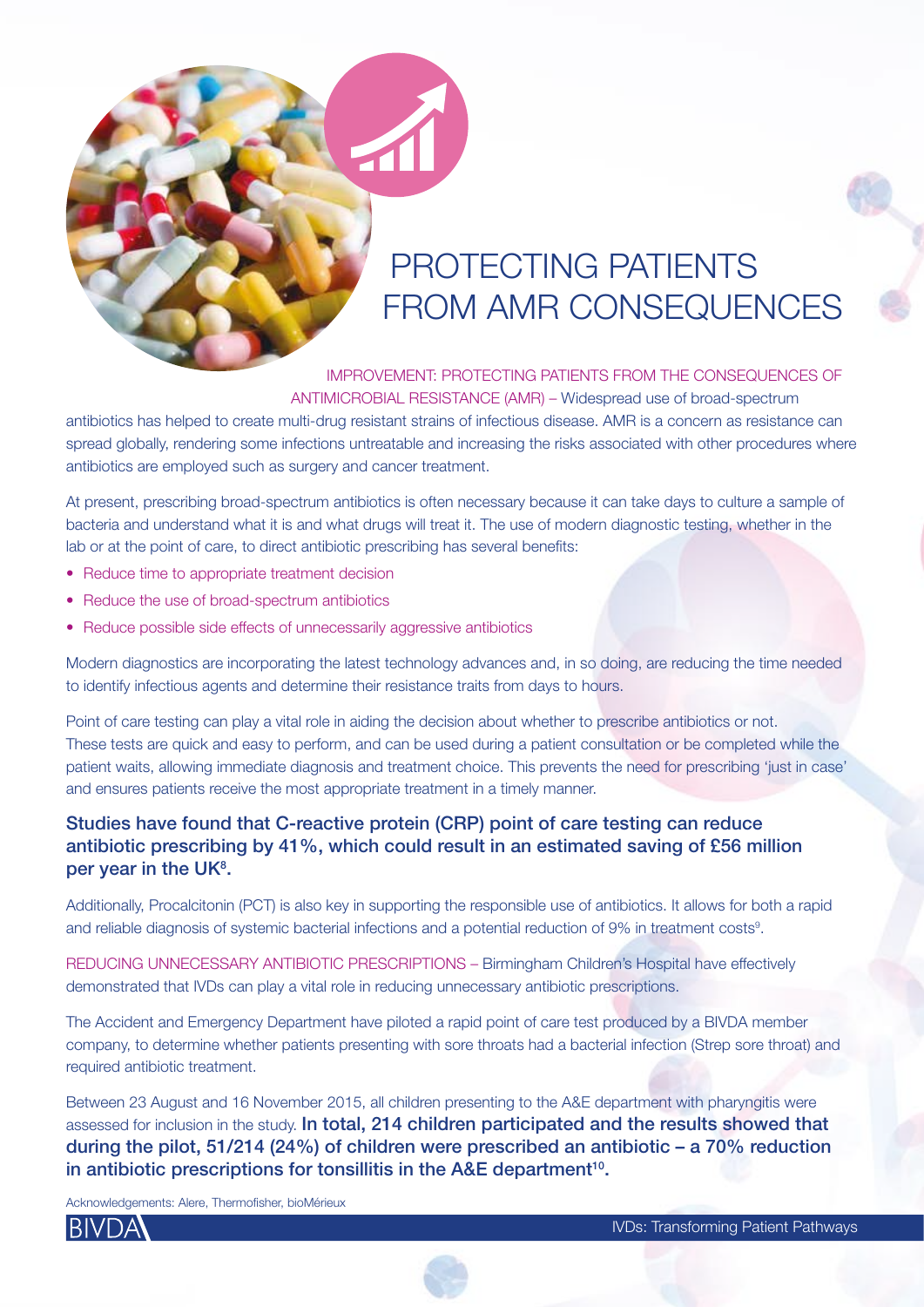### WOUND CARE

IMPROVEMENT: INCREASING THE RATE OF HEALING – Wound care has historically been limited to the use of dressings in an attempt to prevent infection and give the wound time to heal. While dressings have become more sophisticated over time, some of the local underlying causes of chronic wounds – previously defined as wounds that remain unhealed after 4 weeks – have been largely ignored.

Chronic wounds impose a significant health economic burden in the UK. Lack of understanding of the cause of non-healing leads to inefficient treatment and poor outcomes. **In a 12-month period (1 May 2012 to** 30 April 2013), only 43% of chronic wounds in the UK healed at a cost of ca. £3 billion<sup>11</sup>.

New advanced therapies are available but they usually have a specific mode of action and are often not cost effective unless targeted. More precise treatment that addresses the specific underlying cause of non-healing is required. This has led to the advent of wound diagnostics that are able to help identify the cause of non-healing.

A BIVDA member is leading the way in wound diagnostics by commercialising the world's first point of care tests for this field. Their test detects EPA (elevated human protease activity), a marker of chronic wound inflammation. A wound with EPA has a very low chance of healing without appropriate intervention.

Another test detects BPA (bacterial protease activity), which is indicative of pathogenic behaviour of bacteria in the wound. BPA presents itself not only in observable infections, but also prior to clinically observable infection, at a point where antimicrobial treatment is typically required<sup>12</sup>.

The use of point of care wound diagnostic tests could reduce the cost of inefficient treatment and delayed healing by being able to target the right therapy, on the right patient, at the right time and for the right length of time. The tests also promote the prudent use of advanced therapies and antimicrobials by reducing the use of treatments based only on empirical evidence in an era where clinical efficiency and antimicrobial stewardship are global imperatives.

Acknowledgement: Woundchek Laboratories



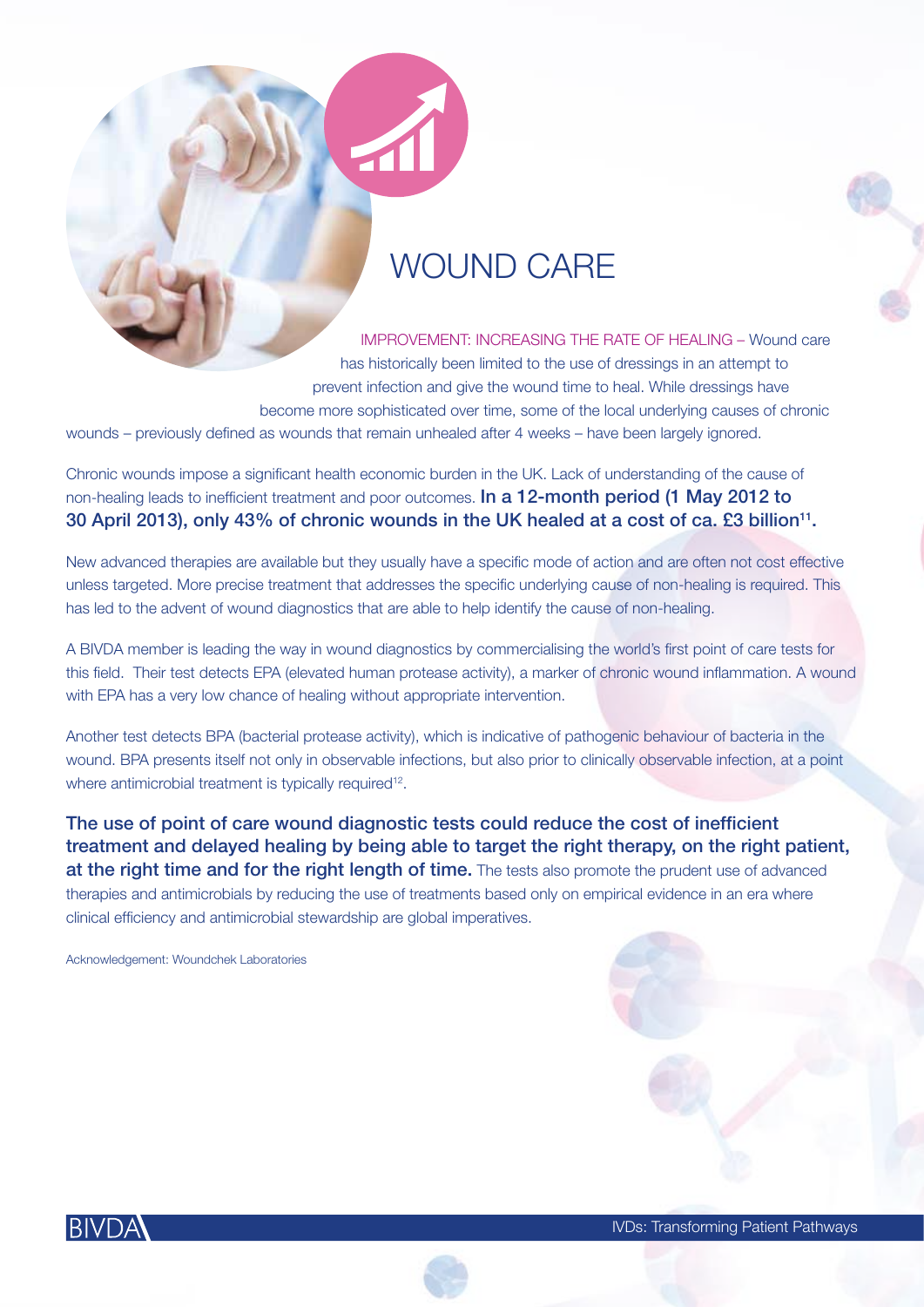# THE BENEFITS OF EARLY DIAGNOSIS

IMPACT: THE BENEFITS OF EARLY DIAGNOSIS – Myeloma is a cancer arising from plasma cells, a type of white blood cell, which is made in the bone marrow.

Traditionally, patients suspected of having myeloma were investigated in the laboratory using a combination of serum electrophoresis (SPE) and urine analysis. A positive result in either or both tests resulted in referral to a Haematologist for further investigation and confirmation of diagnosis. However, this investigation panel is flawed, as very few patients supply the necessary urine and/or the urine analysis is insensitive, often resulting in a missed or delayed diagnosis.

Urine analysis has traditionally been used in this panel as, until recently, it was the most sensitive method to detect free light chains, often the only indicator of this disease. However, if free light chains are present, they are also always found in the serum (even in some patients when not found in the urine).

As a result, NICE NG35 (2016) recently recommended urine analysis was replaced by a serum test to detect these light chains, serum free light chain analysis (sFLC).

Implementation of this test can therefore reduce delays in diagnosis. This is important as a missed/delayed diagnosis in myeloma can result in the development of several, often life threatening, complications such as spinal cord collapse and renal failure.

### Preventing complications can also reduce financial costs for the NHS.

For example, in cases where delayed diagnosis has resulted in renal insufficiency, the patient may require dialysis at a cost of £35,000 each year to the NHS.

Acknowledgement: The Binding Site





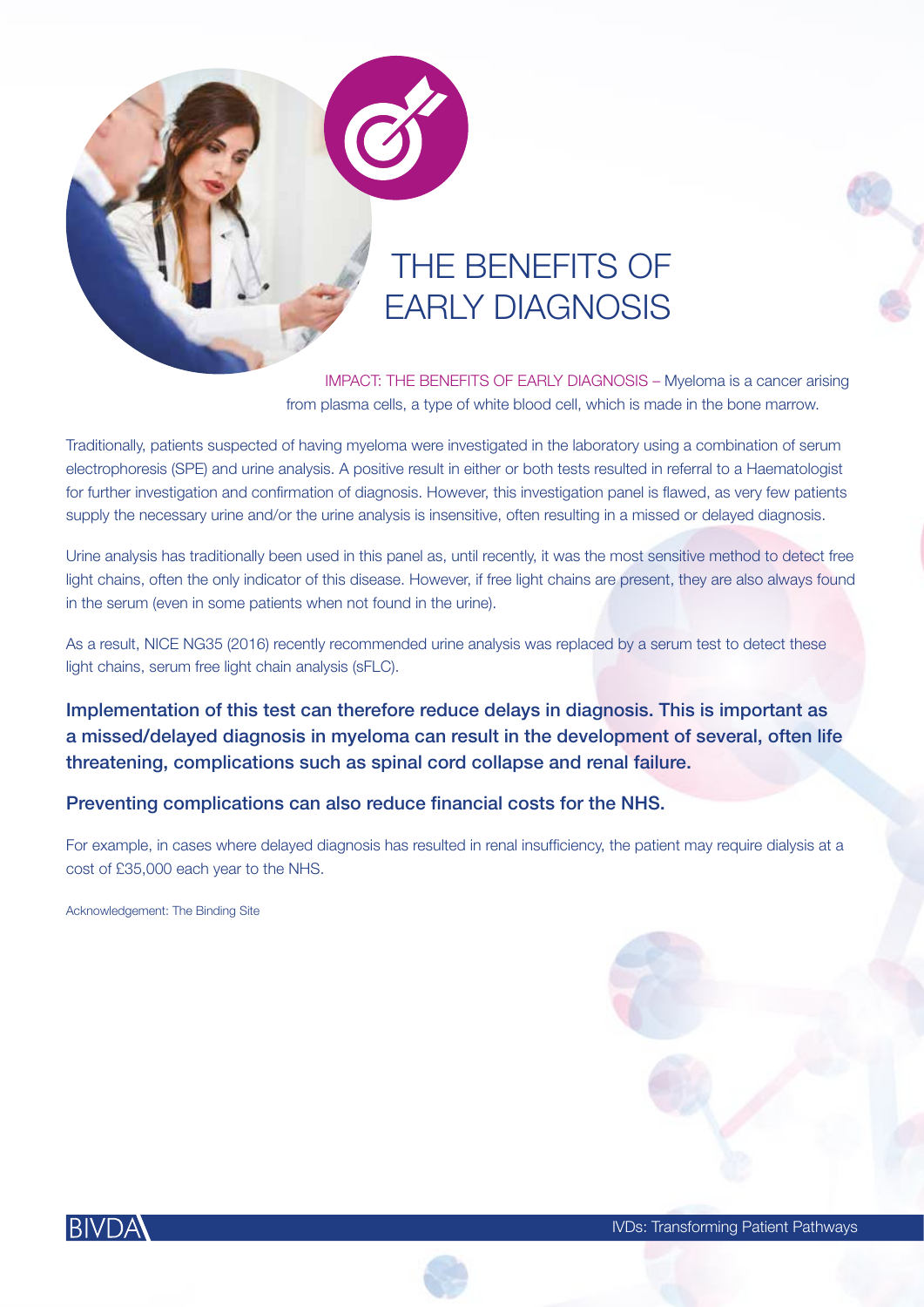

# INCREASING NHS **EFFICIENCY**

IMPACT: INCREASING STAFF EFFICIENCY ON THE FRONT LINE – Chest pain accounts for approximately 10% of A&E attendance in the NHS. It can be a signifier of myocardial infarction (heart attack) as well as other heart conditions.

This means that patients need to be monitored and extensive tests need to be carried out. Traditional tests can take 12 hours to confirm or rule out a heart attack. However, a new generation of highly sensitive tests (High Sensitivity Cardiac Troponin Testing) can either confirm or rule out a diagnosis in as little as 2-3 hours.

### If this test was used on 10 patients a day in A&E, it is estimated that it could free up to 28,000 hours per year in one A&E department alone<sup>13</sup>.

Health economic analysis from one of BIVDA's members also suggests that use of their high sensitivity Troponin test may be cost-effective compared to standard troponin testing for adults presenting with acute chest pain, in particular for the early (within four hours of presentation) rule-out of non-ST-segment elevation myocardial infarction (NSTEMI).

Estimated savings of approximately £200 per person with suspected NSTEMI, resulting in potential savings of up to £37 million to the NHS in England per year by<sup>14</sup>:

- Reducing hospital time
- Reduced use of hospital resources
- Reduced the need for empirical treatments

Acknowledgement: Roche Diagnostics



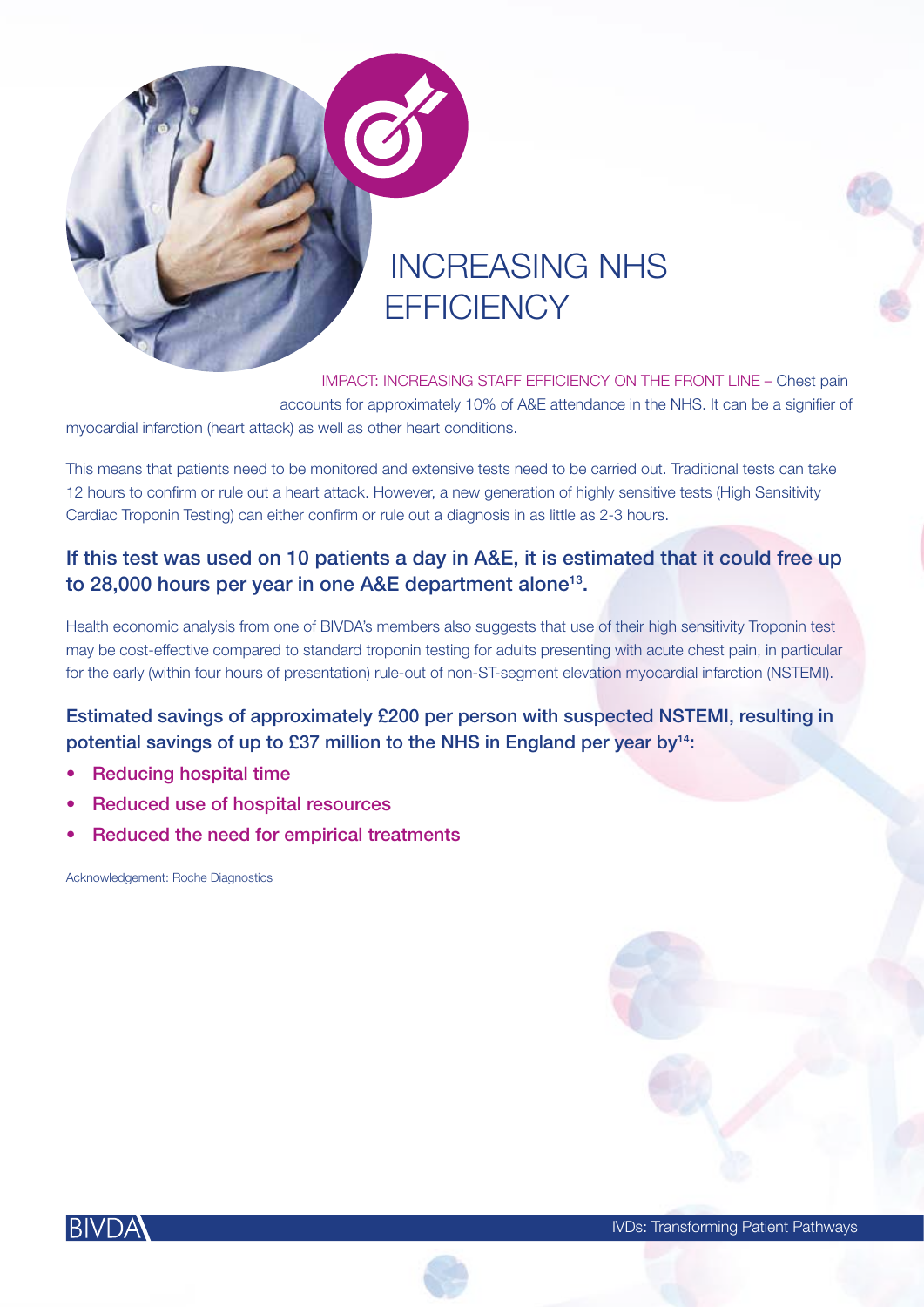## NEW MODELS OF CARE

IMPACT: NEW MODELS OF CARE: PREVENTING HOSPITAL ADMISSIONS – Shifting care into the community is an ambition of healthcare systems around the world. There are many reasons for this, but importantly for the NHS it can help to reduce costs by preventing hospital admissions and moving care

out of expensive acute settings.

An award-winning service in Oxford is leading the way in innovative community care, making a real difference to improving patient health and wellbeing.

The Oxford Emergency Multidisciplinary Unit (EMU) in Abingdon, was set up to meet the urgent assessment and treatment needs of patients with multiple, often complex problems. Led by Dr Dan Lasserson, this unit focuses on older and more frail patients in the community, and is open seven days a week. Patients can be referred by either their own GP, a community nurse, or ambulance paramedic.

Within the doors of the EMU is a point of care blood testing service that gives rapid results as well as X-Ray facilities, both enabling a speedy diagnosis.

Dr Lasserson has said that patients can have their test results back within 61 minutes of picking up the phone to emergency services. This rapid diagnosis enables quicker decision-making, leading to faster treatment as appropriate. There are a number of beds available to those who need to stay in longer, as well as follow up services for care at home, if necessary.

The EMU model boasts huge cost savings to the NHS. Indeed, recent figures show that 85% of patients assessed by the unit go home the same day having received the appropriate attention. This compares to 75% of 85 year olds who stayed for a period of at least 10 days in the John Radcliffe Hospital – with 10% staying for one month<sup>15</sup>.

The model of care set out by the EMU has led to duplicate units not only in the Oxford region, but also across the UK. Point of care testing has been reported as being integral to the operation and success of the unit.



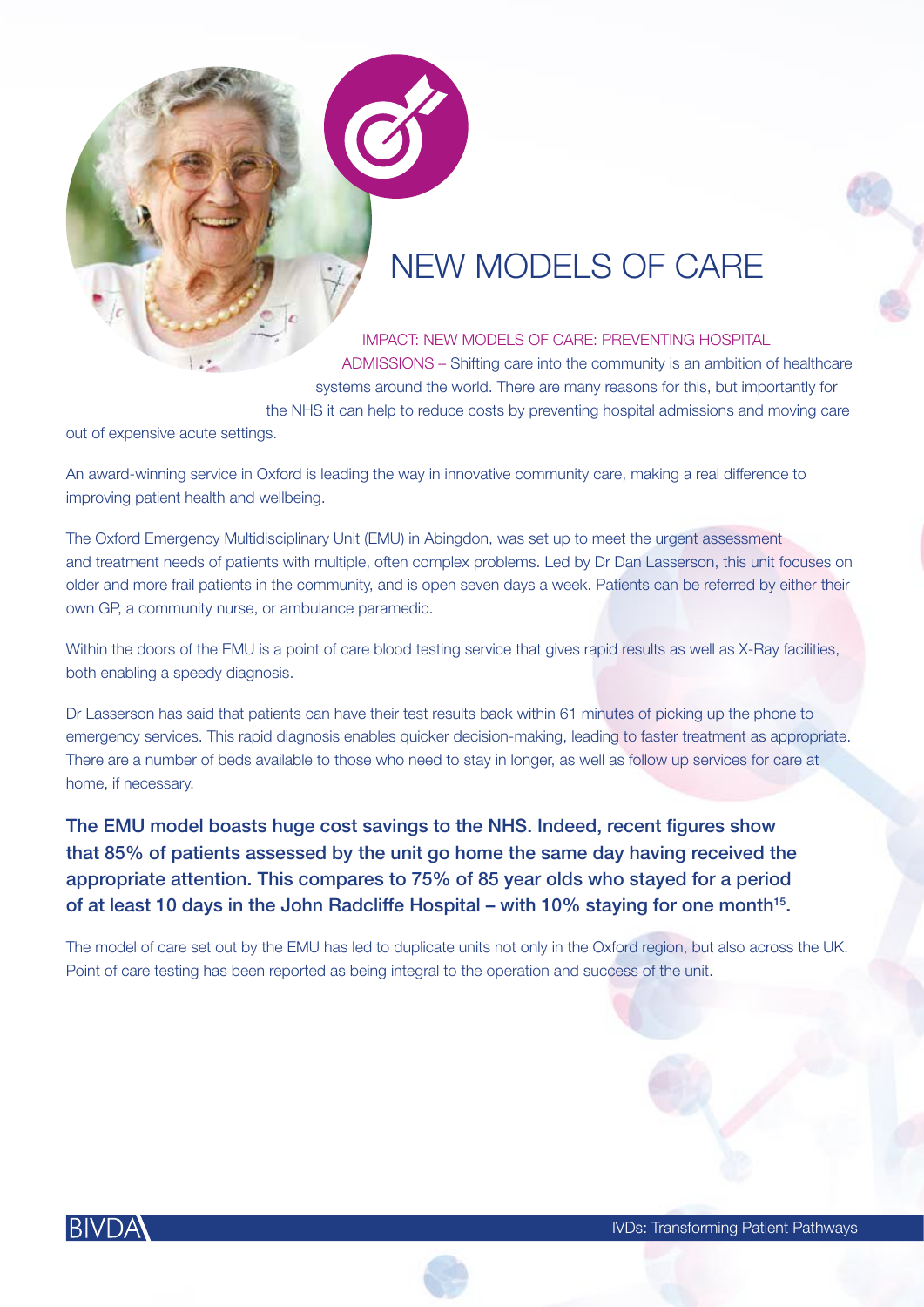## NHS FINANCIAL SAVINGS

IMPACT: NHS FINANCIAL SAVINGS – Many patients present with symptoms of possible bowel disease and further examination to obtain a diagnosis usually involves an invasive and unpleasant test such as a colonoscopy or small bowel radiology.

Calprotectin is a quick and simple diagnostic test that is performed on a stool sample to differentiate between organic intestinal disease such as Inflammatory Bowel Disease (IBD) and functional bowel diseases such as Irritable Bowel Syndrome (IBS), enabling a swift diagnosis and allowing the correct treatment to be initiated. This means many individuals can avoid having to undergo unnecessary testing such as colonoscopies.

The benefits of Calprotectin to the NHS are that it is simple, non-invasive and low cost – it could save the NHS £162 million<sup>16</sup>. It is ideal for serial monitoring of disease activity and treatment success. It also allows disclosure of treatment failure, allowing patients to avoid prolonged courses of steroid drugs when these are not proving effective.

Despite the benefits of the test, use of it is far from widespread – the estimated rate of use for Calprotectin tests ordered by GPs ranged from 0.01 to 5.1 per 1000 practice population.



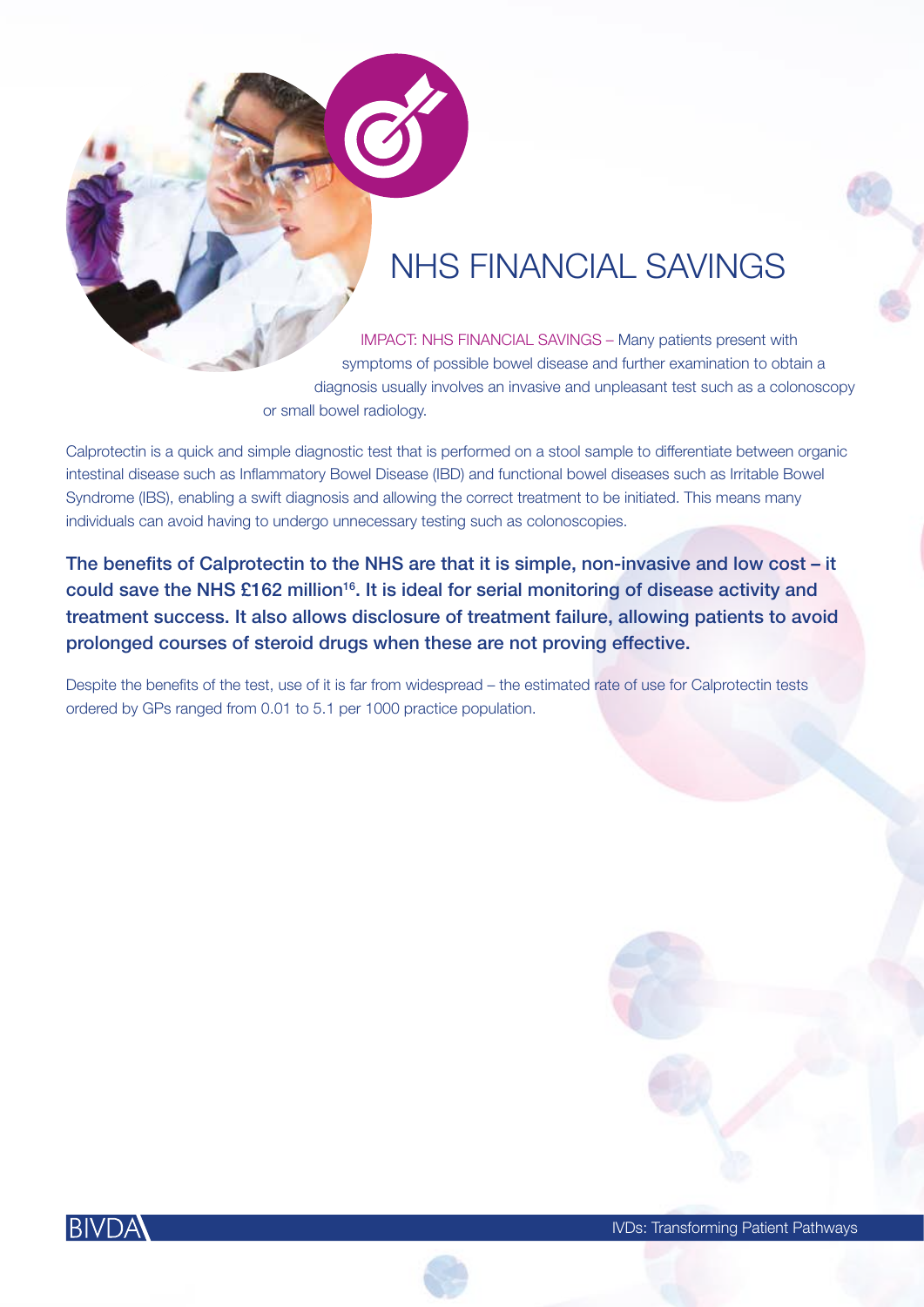

 INVESTMENT – IVDs have obvious benefits for the NHS and improving patient outcomes. However, it is also important to recognise that the IVD industry has a vital role to play in contributing to the economic prosperity of the UK.

### EMPLOYMENT AND PRODUCTIVITY

- The IVD industry directly employs more than 8,000 people in the UK
- This includes more than 1000 people in R&D and 2,500 in manufacturing<sup>18</sup>
- The IVD industry provides direct employment for 75,000 people in Europe19
- IVD companies include subsidiaries of multi-nationals, UK SMEs and also start-up companies<sup>20</sup>
- SMEs with fewer than 250 employees make up 98% of medtech companies
- Two thirds of employment in the life sciences sector is found outside London and the South-East<sup>21</sup>
- Regarding indirect employment, around 33,000 people employed are in over 150 NHS England organisations responding to approximately 200 million pathology services requests a year<sup>22</sup>

### PRODUCTIVITY

• The average productivity of UK Life Sciences employees, expressed as Gross Value Added (GVA), is £104,000 compared to the UK GVA average of £49,000 – more than double the UK average

#### TURNOVER AND GROWTH

- IVDs are the second largest sector by turnover within the UK medical technology sector
- The UK IVD sector was worth £730 million in 2014
- The *in vitro* diagnostics global market is set to grow at 5.1% per year, reaching \$67.3bn in 2020
- The Europe IVD market is expected to reach over USD 15.5 billion by 2024 – the UK is expected to be the fastest growing region during the forecast period $26$

### **TRADE**

- The UK is a net exporter of IVD products, with £1.1 billion exported in 201327
- UKTI estimate the IVD sector is the single largest sector in medical technology exports
- A strong R&D base and lead in genomics sequencing and digital health pathology is continuing to create cutting edge technologies ripe for export<sup>29</sup>

#### R&D

• The IVD industry reinvests between 12%-15% of its revenue into R&D, making it one of the most R&D intensive sectors on par with the pharmaceutical industry in Europe. By comparison, Europe's software and computer services industry reinvests only 9.6% of sales30



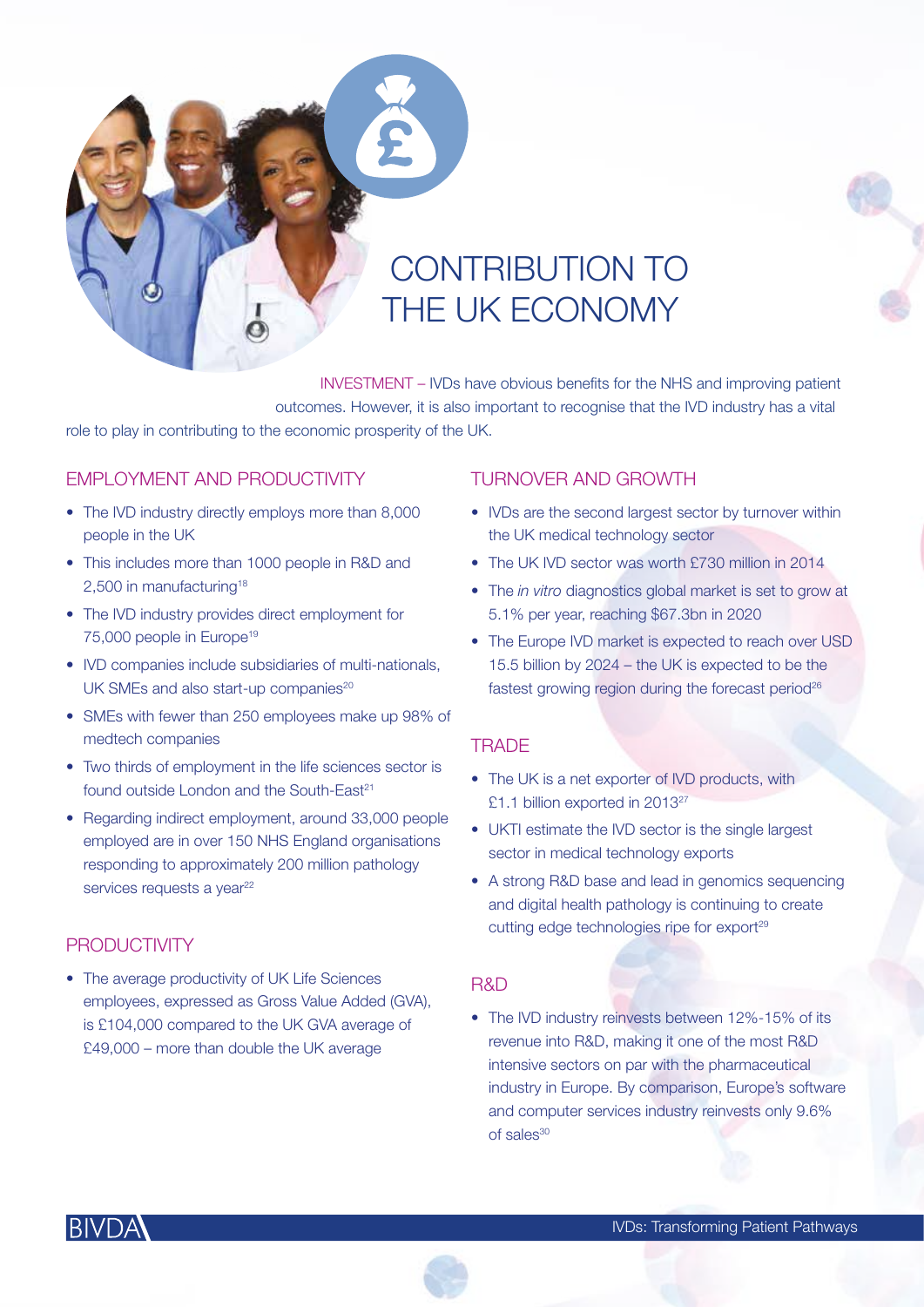# IVDs: TRANSFORMING PATIENT PATHWAYS

*In vitro* diagnostics (IVDs) can be found in almost every clinical area.

It is estimated that around 70% of clinical decisions are made using an IVD test.



PREGNANCY AND NEONATAL TESTING

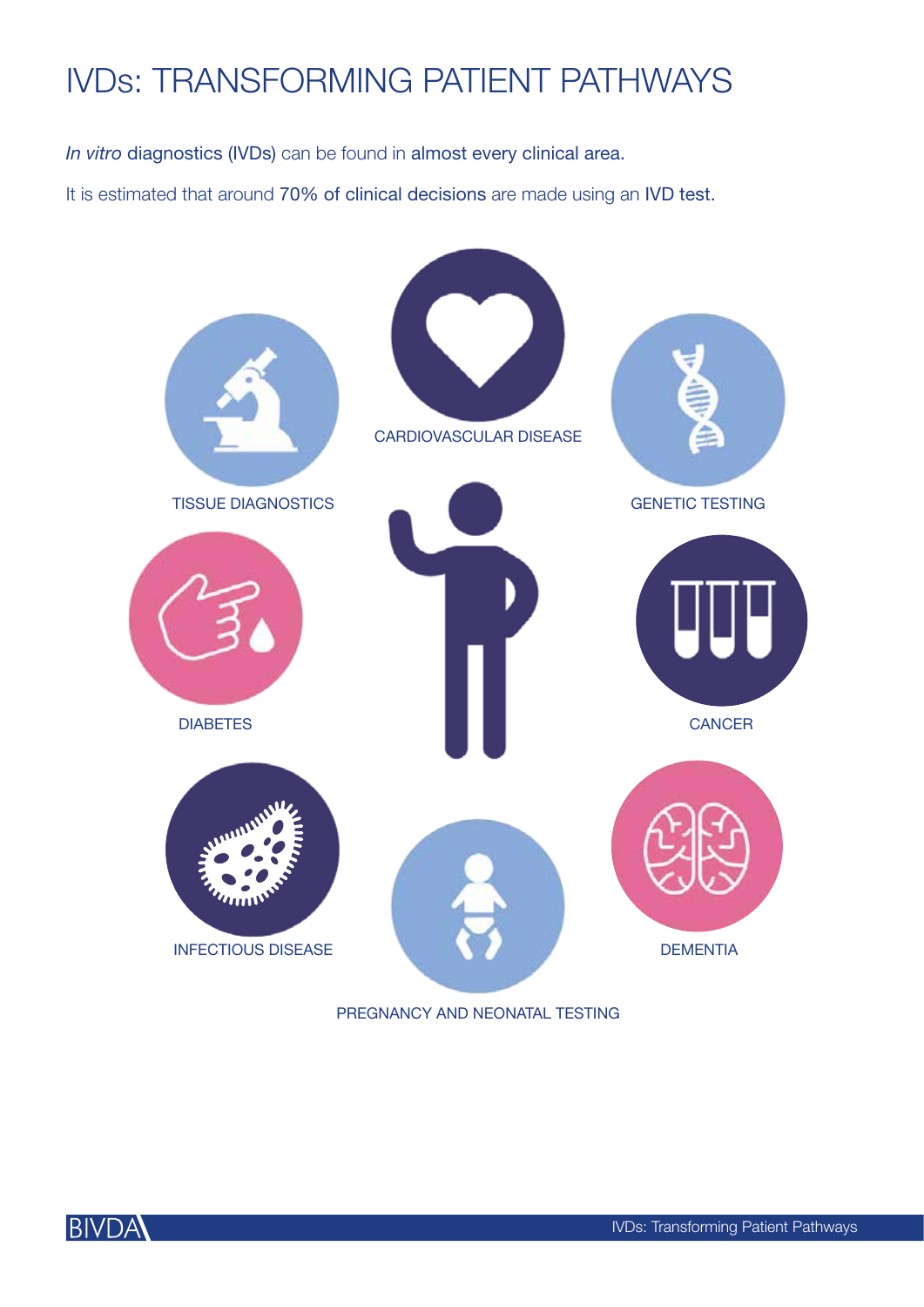# THE IVD INDUSTRY IN NUMBERS